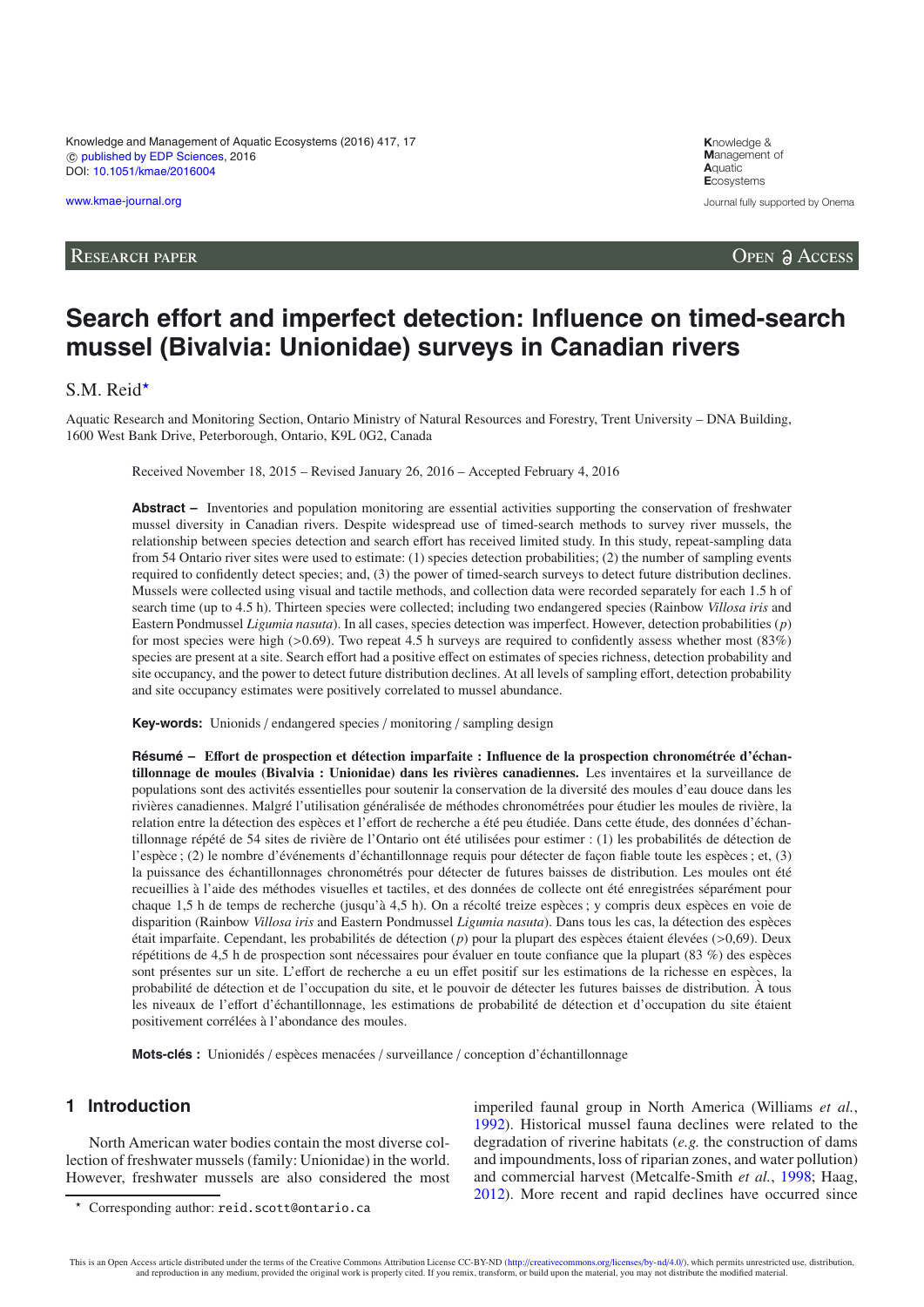the introduction (and spread) of non-native dreissenid mussels to the Laurentian Great Lakes (Schloesser and Nalepa, [1994](#page-7-2); Lucy *et al.*, [2013](#page-7-3)). In Canada, the greatest diversity of freshwater mussels is found in the province of Ontario. Fifteen of the 41 freshwater mussel species found in Ontario are listed as Endangered, Threatened or Special Concern under the federal *Species at Risk Act* and the provincial *Endangered Species Act* (COSEWIC, 2013; MNRF, 2014). Actions undertaken to protect and recover Ontario's mussels include surveys and the establishment of population index monitoring stations. Data collected through inventory and monitoring activities are essential for delineating areas of protected habitat, assessing population status and trends, and evaluating the effectiveness of recovery actions (Cudmore *et al.*, [2006;](#page-6-1) DFO, 2011).

In contrast to Laurentian Great Lakes habitats, most rivers are not heavily infested by dreissenids and historical mussel diversity is largely intact (McNichols-O'Rourke *et al.*, [2012\)](#page-7-4); providing important refugia for native mussels from dreissenid impacts (Clarke, [1992\)](#page-6-2). Timed-search methods are commonly used for river mussel surveys (*e.g.* McNichols-O'Rourke *et al.*, [2012;](#page-7-4) Epp *et al.*, [2013](#page-6-3); Randklev *et al.*, [2013\)](#page-7-5); as some authors consider timed-search surveys to be more effective and efficient at rare species detection than quadrat sampling (Metcalfe-Smith *et al.*, [2000\)](#page-7-6). A greater variety of habitats are targeted during visual and tactile sampling, and therefore, a greater number of species are expected to be collected. In addition to developing species lists for river reaches or watersheds, timed search data can be used to inform the design of more intensive (and costly) sampling efforts to estimate mussel population densities (Strayer and Smith, [2003\)](#page-7-7). If the monitoring objective is to track changes in species distribution, the effort required to reliably detect a species may also be substantially less than tracking changes in abundance with quantitative sampling (*i.e.* quadrats) approaches (Gibbs *et al.*, [1998\)](#page-6-4).

Freshwater mussel detection can be challenging as they often occur at low densities, are spatially clustered and imperfectly detected (Smith *et al.*, [2010\)](#page-7-8). Past studies have found that detection is affected by a variety of factors, including: shell size and sculpture (Hornbach and Deneka, [1996\)](#page-6-5); whether a mussel tends to be epibenthic or endobenthic (Amyot and Downing, [1991](#page-6-6)); river flow conditions and composition of bed material (Villella *et al.*, [2004](#page-7-9); Wisniewski *et al.*, [2013a](#page-7-10)); and, experience of field staff (Wisniewski *et al.*, [2013a](#page-7-10)). Despite its widespread use, the relationship between species detection and search effort during qualitative river mussel sampling has received limited study (Strayer and Smith, [2003\)](#page-7-7). To ensure that mussel surveys provide meaningful results, it is important to assess the effect of sampling design choices, such as search effort.

In this study, I used a repeat-sampling approach (MacKenzie *et al.*, [2002\)](#page-7-11) to model the relationship between search effort and detection of freshwater mussel species. Species detection histories associated with discrete replicate surveys were used to jointly model occupancy (*i*.*e*. the proportion of sampled sites occupied) and detection probabilities. The approach has been broadly used for other aquatic and semi-aquatic taxa (Jeffress *et al.*, [2011;](#page-7-12) Schloesser *et al.*, [2012](#page-7-13); Pearl *et al.*, [2013;](#page-7-14) Dextrase *et al.*, [2014](#page-6-7); Smith *et al.*, [2014](#page-7-15)), but rarely for freshwater mussels (Wisniewski *et al.*, [2013a](#page-7-10)).

Monitoring programs can use such repeat-sampling data to monitor changes in species distribution, while adjusting for the bias associated with imperfect detection. In this study, repeatsampling data were used to estimate: (1) species-specific detection probabilities; (2) the number of sampling events required to confidently detect species; and, (3) the power of timed-search surveys to detect future distribution (or occupancy) declines. Mussel collection data were also used to characterize: (1) the influence of search effort on species richness estimates and detection of rare species; and (2) the level of agreement among collections by different field crew members.

# **2 Materials and methods**

#### **2.1 Mussel sampling**

Fifty-four wadeable sites along the Trent  $(n = 35)$ , Moira  $(n = 12)$  and Salmon  $(n = 7)$  rivers were sampled. The three southern Ontario rivers flow into the Bay of Quinte, eastern Lake Ontario (44°08'54"N; 77°22'46"W). Sites were selected based on historical records of the endangered Rainbow Mussel (*Villosa iris*),suitability of habitats for sampling (*i*.*e*. searches could be safely undertaken by foot) and permission to access private lands. Trent River sites were located along both the river mainstem and four tributaries (Cold, Percy, Rawdon and Salt creeks). As part of the Trent-Severn Waterway, the Trent River has been highly fragmented by navigational and run-ofthe-river hydro-electric dams. The Moira and Salmon rivers are fragmented by old mill, low flow augmentation, and flood control dams. Surficial geology of the study area is a complex mix of Precambrian and Paleozoic (limestone) bedrock, glacial deposits and limestone till (Chapman and Putnam, [1984\)](#page-6-8); resulting in a wide range of flow and bed material characteristics across sampling sites (Reid *et al.*, [2005\)](#page-7-16). Reach lengths surveyed ranged from 31 to 362 m (mean = 134 m); channel widths ranged from 5 to 175 m (mean  $= 27$  m). Mean water depths ranged from 0.14 to 0.71 m.

Live mussels and fresh shells were collected using a timesearch method developed for the detection of rare species (Metcalfe-Smith *et al.*, [2000\)](#page-7-6). A three person crew searched for mussels at each site with the aid of mussel viewers and polarized sunglasses. No fixed search pattern was used during visual and tactile sampling, and not all habitats were sampled in a site. Instead, crew members spread out and focused on suitable mussel habitats (*e.g.* riffles and margins of islands). Habitats too deep to be safely or effectively sampled were bypassed. The area searched by each person did not overlap. Mussel searches did not include the excavation of the riverbed.

Sampling effort was broken down into three 1.5 hour (h) intervals for a total of 4.5 h of sampling. Live individuals and shells were identified to species (Metcalfe-Smith *et al.*, [2005\)](#page-7-17). Live individuals were enumerated by each 1.5 h sampling interval, and crew member. Species detections associated with shells were recorded for each sampling event. Each site was sampled on three separate dates. First and last sampling visits were separated, on average, by 45 days (range: 18−97). Across site sampling visits, areas searched were rotated among crew members so that habitats were not resampled by the same person. Sampling was completed between 4 June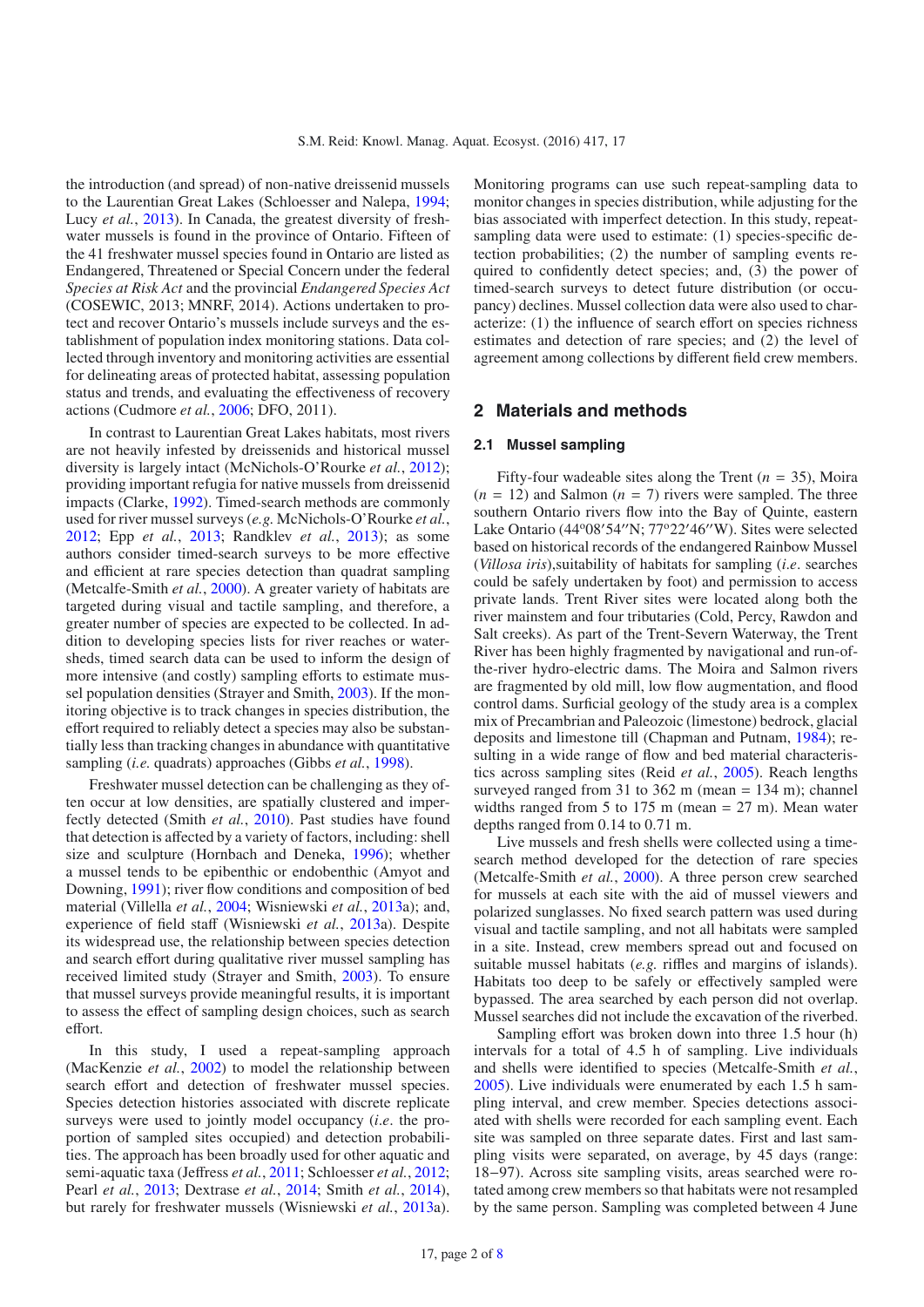and 25 September 2013 along the Trent River, and 27 June and 26 September 2014 along the Moira and Salmon rivers. Within each year, the membership of field crews was the same. Mussel fieldwork experience ranged from 0 to seven years in 2013, and from one to two years in 2014.

#### **2.2 Data analysis**

For each year, the similarity of mussel collections among field crew members was assessed by comparing the number of individuals collected and the number of species detected and, calculating an extension of Cohen's Kappa statistic for multiple observers (Fleiss *et al.*, [2003,](#page-6-9) Agresti, [2013](#page-6-10)). The Kappa statistic is an index of agreement between different classification methods; with +1 indicating perfect agreement and 0 indicating a level of agreement that would be expected by chance alone. For each species, Fleiss's Kappa was calculated using site detection histories (0 for absent, 1 for present) associated with the three sampling events completed by each field crew member.

To evaluate the effect of search effort (1.5, 3.0 and 4.5 h) on the number of species detected (richness) during surveys, sample-based rarefaction curves were computed using Mao's τ (Colwell *et al.*, [2004](#page-6-11)). Species richness was estimated based on the frequency of species that occurred only once (singletons) or twice (doubletons) in a sample. Curves were computed using data from the first sampling visit and the software PAST version 1.94 (Hammer *et al.*, [2001\)](#page-6-12). To determine the effect of increasing sampling effort on the detection of locally rare species, the species were classified as rare (1–5 individuals per 4.5 h sampling event), uncommon (6–10 individuals) or common (>10 individuals) for each site (Metcalfe-Smith *et al.,* [2000\)](#page-7-6). For each abundance category, the level of effort required to first detect species at a sampling site was identified and summarized.

For 12 species, the probability of at least one individual being detected  $(p)$  from a site and the probability of a site being occupied by a species  $(\psi)$  were estimated using PRESENCE 9.7 (2015) software (http://[www.mbr-pwrc.usgs.](http://www.mbr-pwrc.usgs.gov/software/presence.html) gov/software/[presence.html\)](http://www.mbr-pwrc.usgs.gov/software/presence.html). Using repeat sampling data, site occupancy and detection probability are jointly estimated using a multinomial likelihood occupancy model (MacKenzie *et al.*, [2006](#page-7-19)). The method parallels a closed-population, Capture-Mark-Recapture model, with an additional parameter representing probability of species presence (MacKenzie *et al.*, [2002\)](#page-7-11). Occupancy models use detection probabilities to adjust estimates of naïve occupancy (the proportion of sites observed to be occupied by a species); thereby reducing bias associated with imperfect species detection. Probabilities were estimated using detection histories from three successive sampling events, and the constant probability, single-season model (MacKenzie *et al.*, [2002\)](#page-7-11). Single-season models assume that sites are closed to immigration or emigration at the species level. Probabilities were estimated using detection histories for: (1) live individuals associated with 1.5 h, 3.0 h and 4.5 h of cumulative search effort, and (2) live individuals plus fresh shells collected during 4.5 h of cumulative search effort. Detection probabilities were not estimated for Eastern Pondmussel (*Ligumia nasuta*),because it was collected from only one site. The Spearman rank correlation was used to test for positive

relationships between number of individuals collected at a site and estimates of  $p$  and  $\psi$ .

Detection probabilities were used to estimate the minimum number of repeat surveys ( $N_{\text{min}}$ ) required to confidently detect a species at a sampling site. For the analysis, a repeat survey refers to multiple sampling events that are undertaken on different dates.  $N_{\text{min}}$  was calculated with the formula:

$$
\log(1 - CL) / \log(1 - p)
$$
 (Pellet and Schmidt, 2005).

The confidence level (CL) was 0.95 (*i*.*e*. 95% confident that a species is absent from a site).

A prospective power analysis was undertaken to evaluate whether timed search sampling could reliably detect future declines in species distributions. Using  $p$  and  $\psi$ , power estimates were calculated for each species using an Excel-based sample size/power calculator (OccPower.xlsx). The power to detect differences in species occupancy between two independent, single-season surveys is calculated using a closed-form estimator (equation (3) in Guillera-Arroita and Lahoz-Monfort, [2012\)](#page-6-13). Power (based on the critical region of a two-tailed test) is a function of the initial occupancy estimate  $(\psi)$ , proportional change in occupancy between surveys (*R*), species detection probability (*p*), number of replicate surveys (*K*), and number of sites surveyed (*S* ). The likelihood of detecting a change in occupancy between surveys improves as parameter values increase. Rates of declines  $(R = 30, 50, 50)$ 70%) were based on the quantitative criteria applied during Canadian (Committee on the Status of Endangered Wildlife in Canada, [www.cosewic.gc.ca\)](www.cosewic.gc.ca) and international (IUCN Red List of Threatened Species, [www.iucnredlist.org\)](www.iucnredlist.org) assessments of species status. A Type I error rate of 0.05 was adopted. Estimates of power  $\geq 80$  are considered high (Cohen, [1988](#page-6-14)).

# **3 Results**

#### **3.1 Summary of collections**

Thirteen species were collected from the Trent  $(n = 12)$ species), Moira  $(n = 10)$  and Salmon rivers  $(n = 11)$ . Species diversity ranged from 1 to 10 species per site (median = 7 species). Mussel assemblages were less diverse than found in southwestern Ontario rivers (Lake Erie and Lake St. Clair watersheds) (Metcalfe-Smith *et al.*, [1998\)](#page-7-1). Seventytwo percent of species detections were from the collection of live individuals and 28% from the collection of fresh shells. Mean catch per unit effort (CPUE) of live mussels was similar among rivers: 48.2 mussels.h−<sup>1</sup> along the Trent River, 44.2 mussels.h−<sup>1</sup> along the Salmon River and 42.0 mussels.h−<sup>1</sup> along the Moira River. The most abundant species was Eastern Elliptio (*Elliptio complanata*), comprising 72% of all live individuals collected. Individually, other species represented less than 9% of collections. The most widespread species were Elktoe (*Alasmidonta marginata*), Eastern Elliptio, Fatmucket (*Lampsilis siliquoidea*), Creek Heelsplitter (*Lasmigona compressa*), and Flutedshell (*Lasmigona costata*) (Table [1\)](#page-3-0). Two mussel species-at-risk were detected (Rainbow Mussel from 24 sites, and Eastern Pondmussel from one Trent River site).

In 2013, there was little variation among crew members in the number of individuals collected and species detected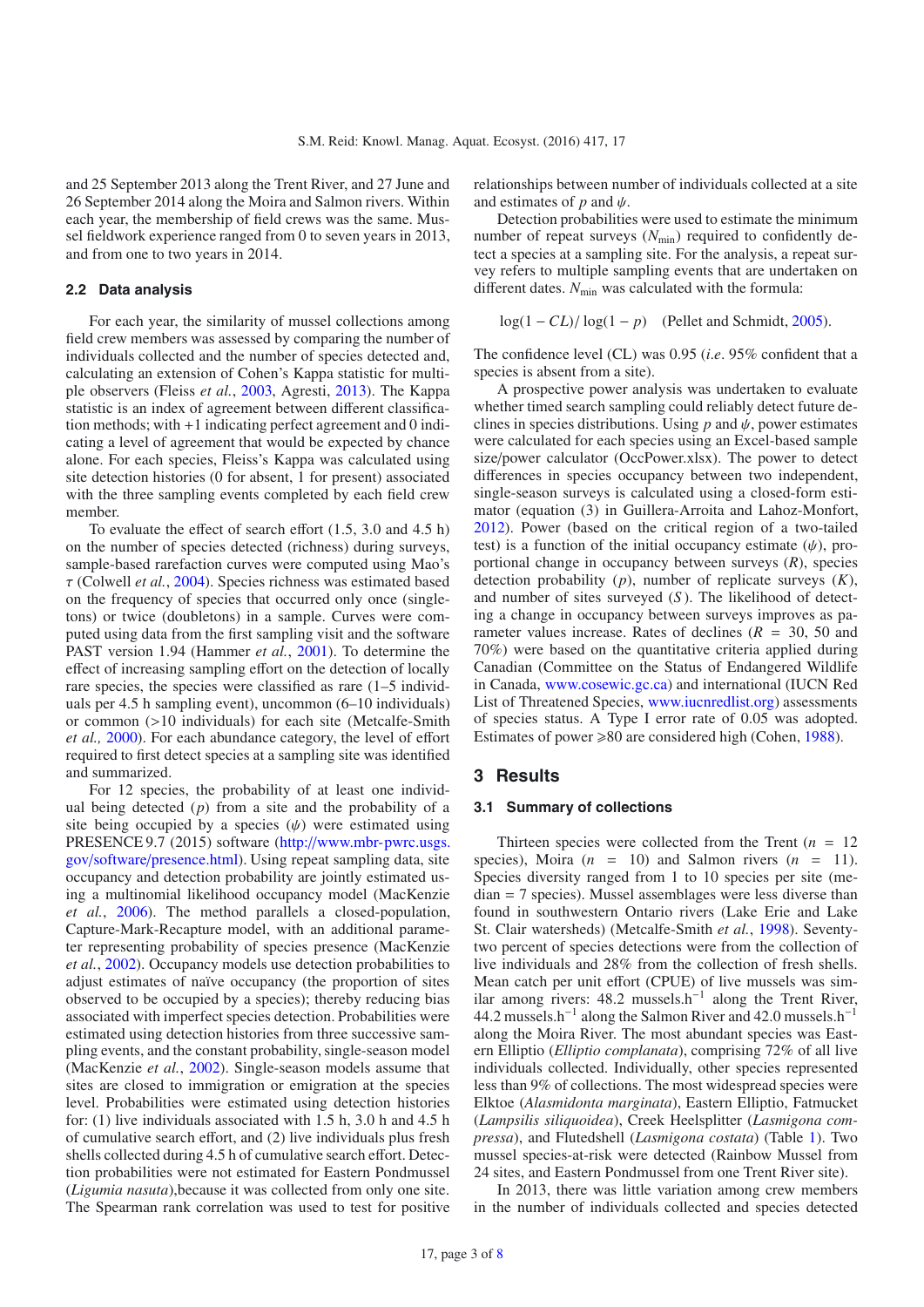| <b>Species</b>             | Total Number | Rank Abundance <sup>1</sup> | Naive Occupancy <sup>2</sup> | Mean (range) Shell Length |
|----------------------------|--------------|-----------------------------|------------------------------|---------------------------|
| Alasmidonta marginata      | 17           | 11.7                        |                              | $57(34 - 74)$             |
| Alasmidonta undulata       | 37           | 10.7                        |                              | $43(24-54)$               |
| Anodontoides ferussacianus | 540          | 3.3                         | 18                           | $49(18-95)$               |
| Elliptio complanata        | 8244         |                             | 41                           | $68(11-131)$              |
| Lampsilis cardium          | 91           |                             | 14                           | $94(51-141)$              |
| Lampsilis siliquoidea      | 228          |                             | 18                           | $54(14-110)$              |
| Lasmigona compressa        | 162          |                             | 16                           | $64(24-92)$               |
| Lasmigona costata          | 952          |                             | 29                           | $100(17-191)$             |
| Ligumia nasuta             |              | 13                          |                              | 79                        |
| Ligumia recta              | 29           | 10.7                        | 10                           | $123(65 - 157)$           |
| Pyganodon grandis          | 344          |                             | 11                           | $83(36-132)$              |
| Strophitus undulatus       | 331          | 5.3                         | 22                           | $61(26-106)$              |
| Villosa iris               | 401          | 4.3                         | 21                           | $70(17-115)$              |

<span id="page-3-0"></span>**Table 1.** Summary of freshwater mussel collection data based on repeated timed-searches (4.5 h) at 54 southern Ontario river sites.

 $(1)$  mean value over three sampling events;  $(2)$  percentage of sites species collected from.



<span id="page-3-1"></span>**Fig. 1.** Among field crew member (searcher) variation in number of individuals and mussel species collected during timed-search (4.5 h) surveys of 54 southern Ontario river sites.

from the Trent River (Figure [1\)](#page-3-1). There was at least moderate agreement among field crew members (Kappa > 0.45, Landis and Koch, [1977](#page-7-21)) regarding the presence of each species at sampling sites. For eight of the 11 species detected, agreement ranged from substantial to almost perfect (Kappa: 0.61 to 0.96). There were more noticeable differences among crew members in 2014; with one member collecting 45 to 50% fewer individuals and detecting 13 to 16% fewer species from the Moira and Salmon rivers. Regarding the presence of eight of the 11 species (73%) detected, there was moderate to substantial agreement among field crew members (Kappa: 0.48 to 0.79). For Eastern Elliptio, Flutedshell and Giant Floater (*Pyganodon grandis*), agreement was only fair (Kappa: 0.21 to 0.30).

### **3.2 Impact of sampling effort on species detection**

In comparison to 1.5 h of search effort, species detection occurred at a greater rate when search effort was 3.0 or 4.5 h (Figure [2\)](#page-4-0). Rarefaction curves also indicate that a small number of species will only be detected by searching longer than 1.5 h. Fifty-seven percent of mussel species collected from each site were classified as locally rare, 10% uncommon and 33% common. For uncommon and common species, detection typically occurred during the first 1.5 h of searching (72 and 94% of detections, respectively) (Figure [3\)](#page-4-1). However, only 31% of detections of locally rare species were in the first 1.5 h. For rare species, detection improved with greater search effort (48% of detections in the second 1.5 h period, and 21% of detections in the third 1.5 h period).

In all cases, species detection was imperfect. While 76% of species detections occurred during the first sampling event, 20% of detections required a second sampling event and 4% required a third sampling event. Based on 4.5 h of search effort, detection probabilities (*p*) for all species except Triangle Floater (*Alasmidonta undulata*) were high (>0.69) (Table [2\)](#page-5-0). Only two repeat surveys are required to confidently determine whether most (83%) mussel species are present at a site (based on *N*min). It is predicted that four surveys are required to reliably detect Triangle Floater. While the percentage of sites occupied was higher for more abundant species, 4.5 h based detection probabilities were generally independent of species abundance.

Increasing search effort from 1.5 to 4.5 h resulted in a mean increase (calculated across species) of 25% to *p* and 16%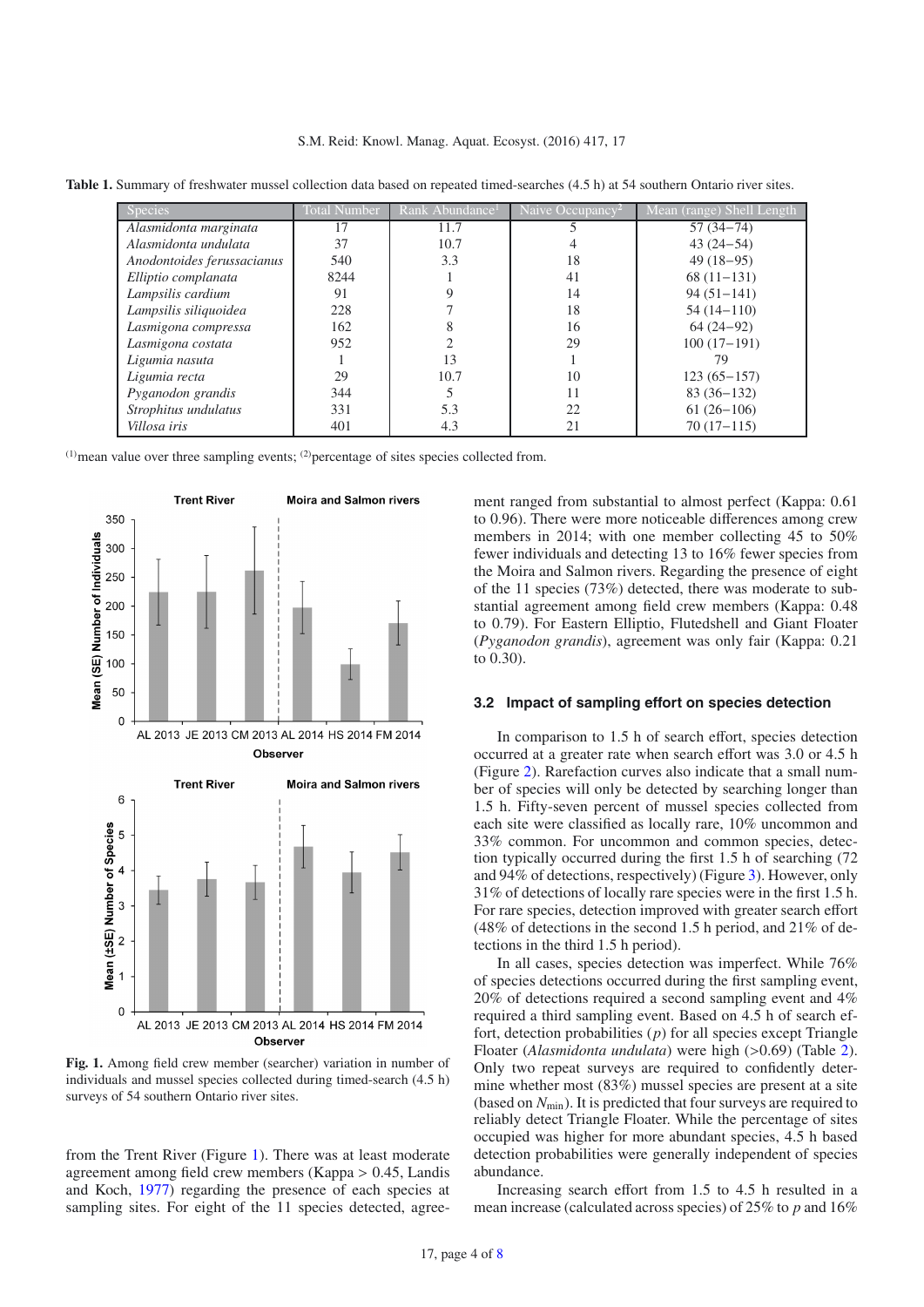<span id="page-4-0"></span>

**Fig. 2.** Sample-based rarefaction curves associated with freshwater mussel collection data from 1.5 h (**...**), 3.0 h (**---**) and 4.5 (**—**) h of search effort at river sampling sites. Species richness estimates were computed based on Mao's τ (Colwell *et al.*, [2004](#page-6-11)).

<span id="page-4-1"></span>

**Fig. 3.** Comparison of the percentage of first detections of rare, uncommon and common mussels associated with each sampling time interval. Species classification: rare  $= 1$  to 5 individuals per 4.5 h; uncommon  $= 6$  to 10 individuals; common  $>10$  individuals.

to  $\psi$  (Table [2\)](#page-5-0). The difference between detection probabilities calculated for 1.5 h and 4.5 h of search effort was largest for Elktoe (+0.39), Plain Pocketbook (*Lampsilis cardium*) (+0.23) and Triangle Floater (+0.48). Based on non-overlapping CIs, significant improvements to mean  $p(1.5)$  h search effort) were limited to Elktoe and Triangle Floater. Eastern Elliptio, Flutedshell and Triangular Floater occupancy estimates were strongly affected by search effort. Overall, the collection of fresh shells had little influence on detection probabilities (increased mean *p* for all species from 0.82 to 0.83). Alternately, there was a large effect on occupancy estimates; mean  $\psi$  for all species increased from 0.47 to 0.64. Changes to occupancy estimates were greatest (>0.20) for Creeper (*Strophitus undulatus*), Elktoe, Fatmucket and Triangle Floater. For all levels of search effort,  $p$  and  $\psi$  were positively correlated to the total number of individuals collected over the three sampling events *p*: *r*<sub>s</sub> = 0.58–0.77, *p* < 0.05;  $\psi$ : *r*<sub>s</sub> = 0.65–0.78, *p* ≤ 0.03).

#### **3.3 Impact of sampling effort on long-term monitoring**

For all species, power to detect future changes in mussel species distribution improved with greater search effort (Figure [4\)](#page-5-1). In comparison to 1.5 h, the power of 4.5 h timedsearch surveys was 20 to 54% greater. The detection of 70% declines in future site occupancy is likely for most species (including Rainbow). However, detecting declines in occupancy of 50% is only predicted for four species (Creek Heelsplitter, Cylindrical Papershell (*Anodontoides ferussacianus*), Eastern Elliptio, and Flutedshell). The inclusion of shells increased the species list to include Creeper, Elktoe, Fatmucket and Rainbow (power = 79 for Rainbow). In almost all cases, power to detect small changes (30%) is not predicted to be high. Power to detect 30% and 50% occupancy declines was strongly affected by search effort and fresh shell collection (Figure [4\)](#page-5-1).

# **4 Discussion**

Given the long-term nature of monitoring objectives, it is important that biologists and resource managers are confident that investments in sampling will provide data useful to detect species and track trends in distribution. The currently applied timed-search method used to survey Ontario rivers is based on 4.5 h of search effort (Metcalfe *et al.*, [2000\)](#page-7-6). The search effort recommendation was based on comparing frequencies of rare species detection and species richness estimates associated with 1.5, 3.0 and 4.5 h of cumulative search effort at 28 Ontario river sites. At the time of the study, 4.5 h was at least twice the effort typical of timed-search mussel surveys. More recent research has found that timed-searches of <8 h severely underestimated mussel species richness at Illinois stream sites (Huang *et al.*, [2011\)](#page-6-15). At the sites sampled along the Moira, Salmon and Trent rivers, only 75% of species detections occurred during the first visit; evidence of substantial underestimation of species richness. While greater search effort (or number of sampling visits) may further improve detection, some species may only be collected by excavating river bed material. During recent quadrat-based sampling of Ontario river sites, between 11 and 36% of species detections required excavation (Reid and Morris, unpublished data). As an alternative to surveying a site for a constant length of time, other researchers have proposed spatially-based survey designs where search area is based on search efficiency (Smith, [2006\)](#page-7-22) or hydromorphologically significant features (Lamand and Beisel, [2014\)](#page-7-23).

Imperfect detection of freshwater mussels has been found to bias estimates of site occupancy (Wisniewski *et al.*, [2013a](#page-7-10)), and population parameters such as density and survival (Smith, *et al.*, [2010,](#page-7-8) Wisniewski *et al.*, [2013b](#page-7-10)). In this study, detection of mussels using the timed-search method was imperfect. Species may have been missed by field staff on a given sampling date, or were unavailable for collection due to the burrowing behaviour of mussels (Haag, [2012](#page-6-0)). For most species, detection probabilities are still considered high; well above the minimum value ( $p > 0.3$ ) recommended by Mackenzie *et al.*, [\(2006\)](#page-7-19) for occupancy-based studies. Based on these probabilities, two 4.5 h repeat surveys (with fresh shell collection) are recommended in order to confidently assess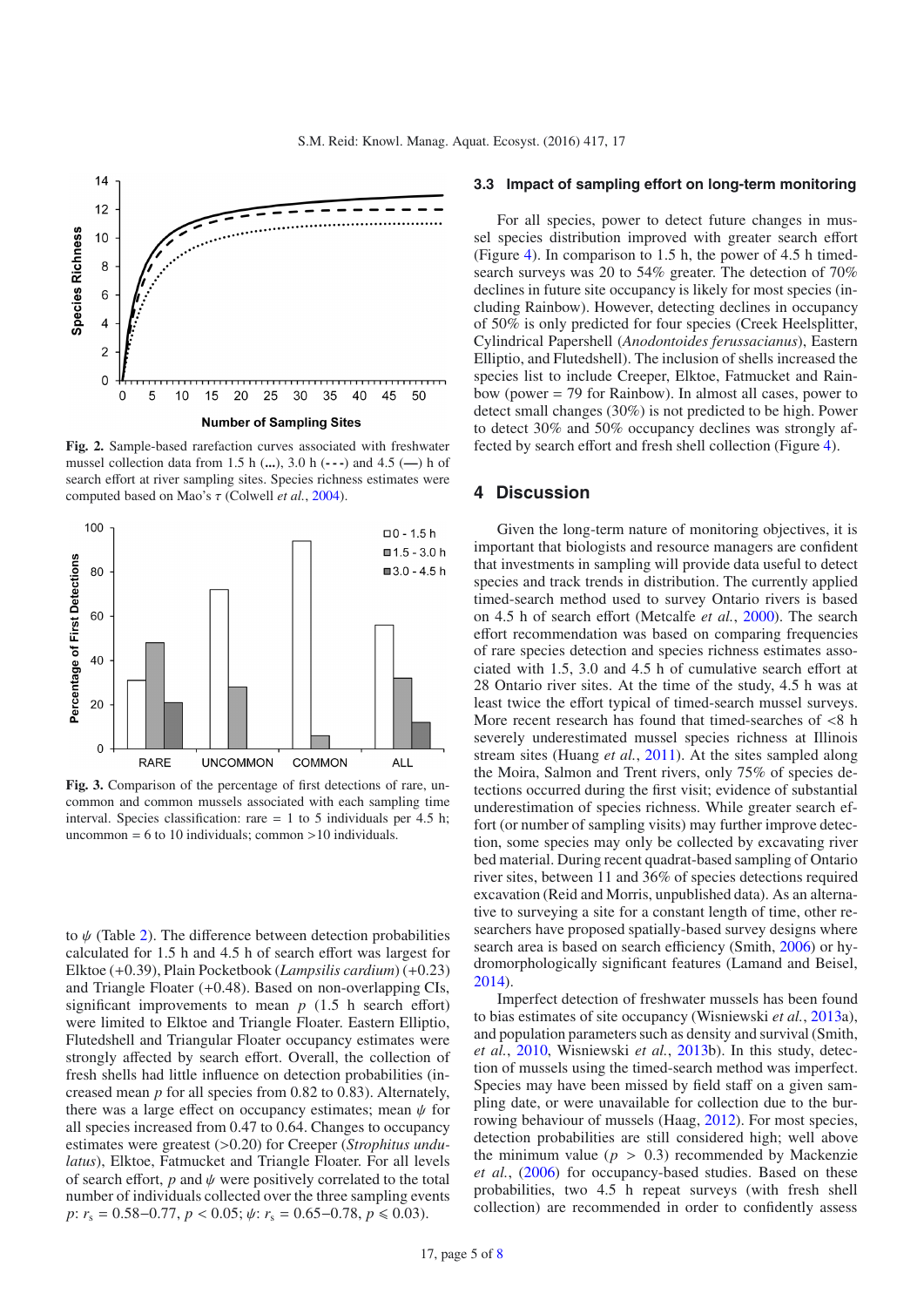<span id="page-5-0"></span>**Table 2.** Comparison of detection probability ( $p$ ) and occupancy ( $\psi$ ) estimates for 12 freshwater mussel species across four different levels of sampling effort. Estimates were calculated using a constant probability, single-season occupancy model (PRESENCE 9.7 software). For detection probability, 95% confidence intervals are provided in parentheses.

| <b>Species</b>             | 1.5 h            |      |                  |      | 4.5 <sub>h</sub> |      | 4.5 h plus shells |      |
|----------------------------|------------------|------|------------------|------|------------------|------|-------------------|------|
|                            |                  | ıІт  |                  | Ŵ    |                  | ıΙ   |                   | ıІг  |
| Alasmidonta marginata      | 0.38(0.12, 0.75) | 0.28 | 0.77(0.51, 0.91) | 0.32 | 0.77(0.51, 0.91) | 0.32 | 0.89(0.76, 0.95)  | 0.79 |
| Alasmidonta undulata       | 0.09(0.05, 0.14) | *    | 0.63(0.34, 0.85) | 0.10 | 0.57(0.32, 0.79) | 0.14 | 0.74(0.60, 0.84)  | 0.38 |
| Anodontoides ferussacianus | 0.78(0.63, 0.87) | 0.40 | 0.80(0.68, 0.89) | 0.49 | 0.84(0.73, 0.91) | 0.54 | 0.80(0.70, 0.88)  | 0.67 |
| Elliptio complanata        | 0.90(0.83, 0.95) | 0.69 | 0.87(0.80, 0.92) | 0.80 | 0.85(0.78, 0.90) | 0.88 | 0.92(0.87, 0.96)  | 0.89 |
| Lampsilis cardium          | 0.59(0.38, 0.77) | 0.20 | 0.86(0.70, 0.94) | 0.22 | 0.82(0.68, 0.90) | 0.32 | 0.80(0.68, 0.88)  | 0.45 |
| Lampsilis siliquoidea      | 0.70(0.56, 0.81) | 0.36 | 0.77(0.64, 0.86) | 0.39 | 0.82(0.72, 0.89) | 0.49 | 0.77(0.68, 0.84)  | 0.84 |
| Lasmigona compressa        | 0.69(0.53, 0.81) | 0.46 | 0.81(0.68, 0.90) | 0.50 | 0.83(0.72, 0.91) | 0.57 | 0.82(0.71, 0.89)  | 0.75 |
| Lasmigona costata          | 0.65(0.53, 0.76) | 0.51 | 0.69(0.59, 0.78) | 0.66 | 0.79(0.70, 0.86) | 0.69 | 0.82(0.74, 0.88)  | 0.76 |
| Ligumia recta              | 0.64(0.40, 0.82) | 0.15 | 0.67(0.49, 0.81) | 0.25 | 0.69(0.53, 0.82) | 0.27 | 0.76(0.62, 0.85)  | 0.38 |
| Pyganodon grandis          | 0.69(0.46, 0.85) | 0.15 | 0.67(0.49, 0.81) | 0.25 | 0.80(0.65, 0.90) | 0.26 | 0.81(0.66, 0.90)  | 0.30 |
| Strophitus undulatus       | 0.82(0.69, 0.90) | 0.35 | 0.84(0.74, 0.91) | 0.44 | 0.92(0.82, 0.96) | 0.44 | 0.80(0.71, 0.87)  | 0.65 |
| Villosa iris               | 0.78(0.65, 0.87) | 0.35 | 0.78(0.67, 0.87) | 0.44 | 0.88(0.78, 0.94) | 0.45 | 0.93(0.85, 0.97)  | 0.52 |
| Mean                       | 0.69             | 0.35 | 0.78             | 0.43 | 0.82             | 0.47 | 0.83              | 0.64 |

\*: data insufficient to model occupancy.

<span id="page-5-1"></span>

**Fig. 4.** Influence of search effort on the power of visual-tactile surveys to detect changes in riverine mussel distribution. Power was calculated for declines in site occupancy of 30%, 50% and 70%.

species occurrence at an individual site (Pellet and Schmidt, [2005\)](#page-7-20), and three repeat surveys are recommended for larger scale occupancy-based monitoring programs (MacKenzie and Royle, [2005\)](#page-7-24). While detection probabilities estimated for 1.5 and 3.0 h of search effort were similar, results indicate that rare species detection and occupancy estimates are greatly improved at the recommended search effort.

For a third of the species encountered, fresh shell collection increased estimates of site occupancy by 48 to 171%. Muskrats and raccoons can consume large quantities of mussels, and leave behind easily detected fresh shells and shell middens (*i*.*e*. piles). These animals selectively prey on certain sizes and species present at mussel beds. Muskrat have been found to preferentially select medium-sized, round and inflated shells; although large-thin shelled species are also taken (Watters, [1994;](#page-7-25) Haag, [2012\)](#page-6-0). Therefore, shell data will be biased and have an unequal impact on species occupancy estimates. The largest increases to occupancy estimates were associated with species with smaller and inflated shells. In this study, it was assumed that: (1) fresh shells were of local origin (not washed into the site from an upstream location); and (2) any movement of shells did not change the occupancy status of a species between repeat sampling events. Considering the substantial influence of shells on occupancy estimates, it is important that these assumptions are tested by future field study. If not validated, fresh shells would only be useful for developing river-specific species lists.

Mussel surveys are affected by the abundance and biological characteristics of species in mussel beds, the physical habitat conditions of survey sites, and the capabilities of field staff (Strayer and Smith, [2003;](#page-7-7) Wisniewski *et al.*, [2013a](#page-7-10)). Despite the use of a standardized sampling method, these factors can result in heterogeneous detection probabilities for populations found in different rivers. When sampling conditions are worse (*e.g.* poor water clarity) or populations are at lower densities than encountered during the development of sampling protocols, search effort may not be adequate to reliably detect species at risk (Dextrase *et al.*, [2014\)](#page-6-7). While such factors were not included as covariates in occupancy-models, some comments can be made regarding the influence of abundance, shell size, and field staff experience on timed-search surveys results.

Elktoe and Triangle Floater were two of the smallest species collected in this study and comprised only a small percentage of all mussels collected (Table [1\)](#page-3-0). Detection probabilities for these two species were substantially less than other species when only 1.5 h was spent searching. The potential effect of low abundance and small shell size was less evident when more time was spent searching for mussels. Positive correlations between abundance and detection probabilities are consistent with theoretical expectations for sampling populations of rare mussels (Green and Young, [1993](#page-6-16)). Surface detection of mussels can be affected by searcher experience; with more experienced staff being less affected by sampling fatigue and better able to negotiate challenging sampling conditions (Wisniewski *et al.*, [2013a](#page-7-10)). There was strong agreement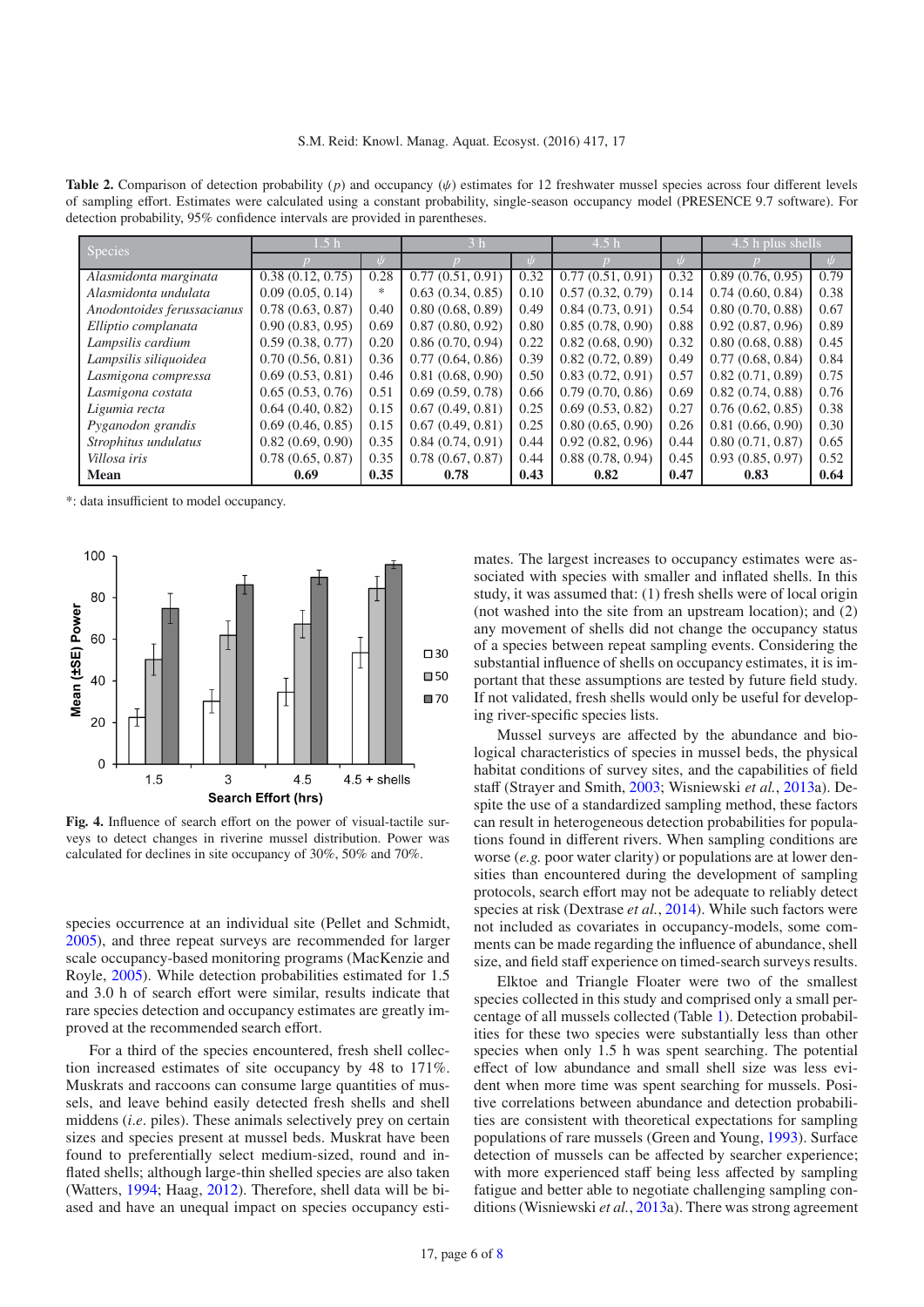in mussel collections among crew members in 2013, but agreement was only moderate in 2014. Interestingly, there was much less variation in sampling experience among 2014 staff (one year) than in 2013 (seven years).

Occupancy modelling has been applied to investigate factors influencing species detection and distribution, and the effect of drought on freshwater mussels in the lower Flint River basin, Georgia (USA) (Shea *et al.*, [2013;](#page-7-26) Wisniewski *et al.*, [2013a](#page-7-10)). However, in comparison to other aquatic taxa such as fishes and amphibians, the use of replicate survey data and occupancy models to estimate freshwater mussel detection probabilities is rare. To date, survey design has been informed by empirical relationships between search effort and species richness (Metcalfe *et al.*, [2000;](#page-7-6) Huang *et al.*, [2011\)](#page-6-15) and theoretical relationships between species abundance and detection probability (Strayer and Smith, [2003\)](#page-7-7). Given that mussel species detection is imperfect, occupancy models are well suited for designing timed-search species inventories and monitoring. In this study, detection probabilities were used to: (1) estimate the number of repeat surveys required to confidently detect species; and (2) jointly with occupancy estimates, evaluate the power of timed-search surveys to detect distribution declines of magnitudes relevant to species status assessments. Despite large differences in relative abundance, among-species differences in detectability were relatively limited at 4.5 h; therefore, sampling recommendations will be broadly sufficient. Larger differences in the detectability of mussel species have been reported in more diverse rivers (Wisniewski *et al.*, [2013a](#page-7-10)). The mussel fauna present in the Moira, Salmon and Trent rivers is less diverse (and has fewer imperiled species) than southwestern Ontario rivers. Although the current timedsearch protocol was originally developed in southwestern Ontario rivers, species detection probabilities should be estimated for these rivers in order to ensure sampling sufficiency across species of interest.

Incorporating detection estimates is recommended for future mussel monitoring programs as: (1) it provides a measure of sampling confidence that can be used to adjust detection/non-detection data (Wisniewski *et al.*, [2013](#page-7-10)a); and (2) the influence of uncontrollable factors (*e.g.* weather or flow conditions) during surveys on species detection can be assessed through occupancy-based models (Tingley and Beissinger, [2009\)](#page-7-27). Over time, such an approach would address concerns related to "true absences" or the comparability between surveys when historical data are used for species status assessment. The collection of replicate survey data can be done on separate dates within a season, or by recording and treating collections made by multiple observers as discrete sampling events (MacKenzie *et al.*, [2006\)](#page-7-19). The second option would not require additional resources to complete field sampling, and would reduce the risk of violating the closure assumption of occupancy models.

*Acknowledgements.* Research was supported by Fisheries and Oceans Canada and Ontario Ministry of Natural Resources and Forestry species-at-risk program funds. Mussel sampling was done by A. LeBaron, J. Epp, C. Malcolm, F. Montgomery and H Smith Data entry and compilation was assisted by V. Kopf. The manuscript was improved by comments from three anonymous reviewers.

# **References**

- <span id="page-6-10"></span>Agresti A., 2013. Categorical data analysis, 3rd edition, John Wiley & Sons, Hobekon, 714 p.
- <span id="page-6-6"></span>Amyot J.-P. and Downing J.A., 1991. Endo- and epibenthic distribution of the unionid mollusc *Elliptio complanata. J. North. Am. Benthol. Soc., 10*, 280−285.
- <span id="page-6-8"></span>Chapman L.J. and Putnam D.F., 1984. The Physiography of Southern Ontario, 3rd edition, Ontario Geological Survey Special, Toronto, Vol. 2, 270 p.
- <span id="page-6-2"></span>Clarke A.H., 1992. Ontario's Sydenham River, an important refugium for native freshwater mussels against competition from the zebra mussel, *Dreissena polymorpha. Malacol. Data Net., 3*, 43−55.
- <span id="page-6-14"></span>Cohen J., 1988. Statistical Power Analysis for the Behavioral Sciences, 2nd edition, Lawrence Erlbaum Associates, Hillsdale, 590 p.
- <span id="page-6-11"></span>Colwell R.K., Mao C.X. and Chang J., 2004. Interpolating, extrapolating, and comparing incidence-based species accumulation curves. *Ecology, 85*, 2717−2727.
- Committee on the Status of Endangered Wildlife in Canada (COSEWIC), 2013. Wildlife Species Search. Committee on the Status of Endangered Wildlife in Canada. Available from: http://[www.cosewic.gc.ca](http://www.cosewic.gc.ca/eng/sct1/searchform_e.cfm)/eng/sct1/searchform\_e.cfm (accessed September 17 2013).
- <span id="page-6-1"></span>Cudmore B., Mandrak N.E., Morris T.J. and Edwards A., 2006. Allowable harm analysis workshops for freshwater species at risk in central and Arctic region, Canadian Science Advisory Secretariat Proceedings Series 2006/026.
- <span id="page-6-7"></span>Dextrase A.J., Mandrak N.E., Barnucz J., Bouvier L., Gaspardy R. and Reid S.M. 2014. Sampling effort required to detect fishes at risk in Ontario, Canadian Manuscript Report of Fisheries and Aquatic Sciences 3024.
- <span id="page-6-3"></span>Epp J.M., Morris T.J. and McNichols-O'Rourke K.A., 2013. A preliminary search for *Epioblasma torulosa rangiana* (Northern Riffleshell) in the Maitland River, Canadian Manuscript Report of Fisheries and Aquatic Sciences 3025.
- Fisheries and Oceans Canada (DFO), 2011. Assessment of methods for the identification of critical habitat for freshwater mussels. Canadian Science Advisory Secretariat Science Advisory Report 2011/047.
- <span id="page-6-9"></span>Fleiss J.L., Levin B. and Paik MC., 2003. Statistical methods for rates and proportions, 3rd edition, John Wiley & Sons, Hoboken, 800 p.
- <span id="page-6-4"></span>Gibbs J.P., Droege S. and Eagle P., 1998. Monitoring populations of plants and animals. *Bioscience, 48*, 935−940.
- <span id="page-6-16"></span>Green R.H. and Young R.C., 1993. Sampling to detect rare species. *Ecol. Appl., 3*, 351−356.
- <span id="page-6-13"></span>Guillera-Arroita G. and Lahoz-Monfort J.J., 2012. Designing studies to detect differences in species occupancy: power analysis under imperfect detection. *Methods Ecol. Evol., 3*, 860−869.
- <span id="page-6-0"></span>Haag W.R., 2012. North American freshwater mussels. Natural history, ecology, and conservation, Cambridge University Press, Cambridge, 505 p.
- <span id="page-6-12"></span>Hammer Ø., Harper D.A.T. and Ryan P.D., 2001. PAST: paleontological statistics software package for education and data analysis. *Palaeontol. Electronica, 4*, 1−9.
- <span id="page-6-5"></span>Hornbach D.J. and Deneka T., 1996. A comparison of a qualitative and a quantitative collection method for examining freshwater mussel assemblages. *J. North. Am. Benthol. Soc., 15*, 587−596.
- <span id="page-6-15"></span>Huang J., Cao Y. and Cummings K.S., 2011. Assessing sampling adequacy of mussel diversity surveys in wadeable Illinois streams. *J. North. Am. Benthol. Soc., 30*, 923−934.